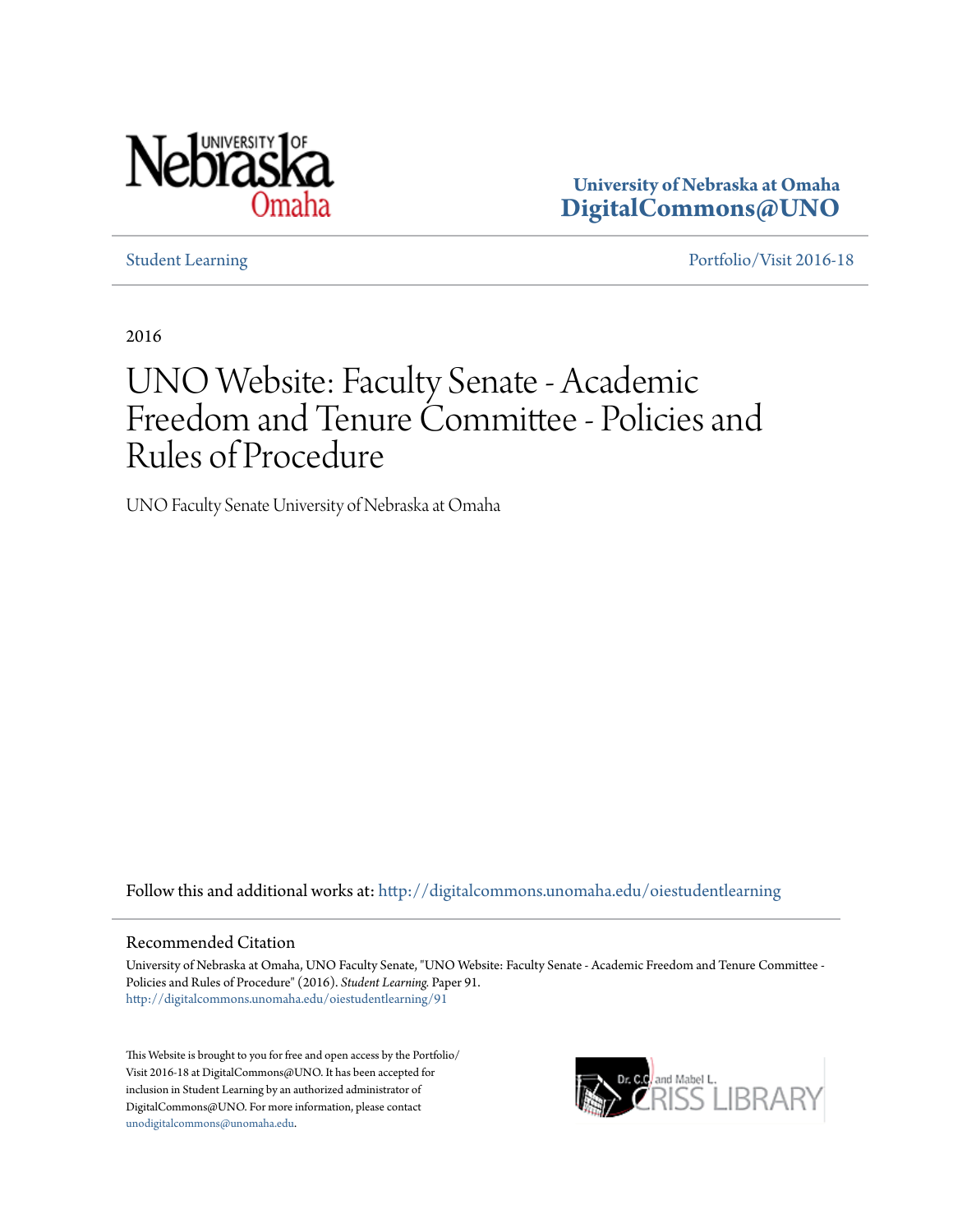|                                                              | <b>VIRTUAL TOUR</b><br><b>APPLY</b><br>Prospective Students   Current Students   Faculty & Staff   Alumni & Visitors   News  <br>my.unomaha.edu                                                                                                                                                                                                                                                                                                                                                                   |
|--------------------------------------------------------------|-------------------------------------------------------------------------------------------------------------------------------------------------------------------------------------------------------------------------------------------------------------------------------------------------------------------------------------------------------------------------------------------------------------------------------------------------------------------------------------------------------------------|
| <b>Nebraska</b>                                              | GO<br>565<br><b>guicklinks</b><br>A-Z Index   Peoplefinder   Map<br>unosearch                                                                                                                                                                                                                                                                                                                                                                                                                                     |
|                                                              | UNO > Faculty Senate > This Page                                                                                                                                                                                                                                                                                                                                                                                                                                                                                  |
| <b>Faculty Senate</b>                                        |                                                                                                                                                                                                                                                                                                                                                                                                                                                                                                                   |
| <b>Faculty Senate Home</b>                                   | <b>Meeting Schedule</b><br><b>Constitution/Bylaws</b><br>Committees<br><b>Faculty Handbook</b><br><b>Contact Us</b><br>Senators                                                                                                                                                                                                                                                                                                                                                                                   |
|                                                              | <b>Academic Freedom &amp; Tenure Committee</b>                                                                                                                                                                                                                                                                                                                                                                                                                                                                    |
|                                                              | <b>UNO Policies and Rules of Procedure</b>                                                                                                                                                                                                                                                                                                                                                                                                                                                                        |
|                                                              | <b>I. Definitions.</b>                                                                                                                                                                                                                                                                                                                                                                                                                                                                                            |
| localsearch<br><b>Search Faculty</b><br>Senate               | A. Academic freedom shall be defined as found in section 4.14 of the Bylaws of the Board of Regents of the<br>University of Nebraska and in the American Association of University Professors 1940 Statement of Principles on<br>Academic Freedom and Tenure                                                                                                                                                                                                                                                      |
| GO                                                           | <b>B.</b> Continuous appointment/tenure is "an appointment terminable only for adequate cause, bona fide discontinuance of a program or<br>department, retirement for age or disability, or extraordinarily circumstances because of financial exigencies. No personal shall acquire a<br>continuous appointment until notice has been received by him that such an appointment has been awarded by the Board. Continuous<br>appointment as defined herein means academic tenure." (Section 4.4.3 of the Bylaws.) |
| inside                                                       | C. Adequate cause if defined as:                                                                                                                                                                                                                                                                                                                                                                                                                                                                                  |
| Blog                                                         | 1. "demonstrated incompetency or dishonesty in teaching or research.                                                                                                                                                                                                                                                                                                                                                                                                                                              |
| Calendar                                                     |                                                                                                                                                                                                                                                                                                                                                                                                                                                                                                                   |
| <b>Current Agenda</b><br><b>Senators</b>                     | 2. Substantial and manifest neglect of duty,                                                                                                                                                                                                                                                                                                                                                                                                                                                                      |
| <b>Faculty Senate</b>                                        |                                                                                                                                                                                                                                                                                                                                                                                                                                                                                                                   |
| <b>Standing</b><br>Committees                                | 3. Personal conduct which substantially impair's the individual's fulfillment of his institutional responsibilities." (Faculty Tenure<br>(San Francisco, Washington, London: Jossey-Bass Publishers, 1973), p. 75.)                                                                                                                                                                                                                                                                                               |
| <b>UNO/NU</b><br>Committees with<br><b>Senate Appointees</b> | a. The University shall have the burden of proving adequate cause by a preponderance of the evidence for termination of a Continuous                                                                                                                                                                                                                                                                                                                                                                              |
| <b>Minutes</b>                                               | Appointment, the termination of an Appointment for a Specific Term prior to its stated termination date, or of a Special Appointment prior<br>to its termination date. (Section 4.16, h of the Bylaws.)                                                                                                                                                                                                                                                                                                           |
| <b>Resolutions</b><br><b>Paul Beck</b>                       |                                                                                                                                                                                                                                                                                                                                                                                                                                                                                                                   |
| Scholarship                                                  | <b>II. Sources of Power.</b>                                                                                                                                                                                                                                                                                                                                                                                                                                                                                      |
| <b>Faculty Handbook</b><br><b>Archives</b>                   | The UNO Academic Freedom and Tenure Committee derives its powers from the action of the Board of Regents in<br>approving the Constitution of the Faculty Senate of the University of Nebraska at Omaha and from the action taken<br>by the Faculty Senate to carry into effect the enabling clause (Section 4.14) of the Bylaws of the Board of Regents of                                                                                                                                                        |
| unomaha.edu<br><b>UNO AAUP</b>                               | the University of Nebraska subject to the specification of "Academic Freedom and Tenure Committee; Powers; Rules<br>of Procedures: in Section 4.14.2 of those same Bylaws.                                                                                                                                                                                                                                                                                                                                        |
| <b>Academic Calendar</b>                                     | <b>III</b> Scope of Authority.                                                                                                                                                                                                                                                                                                                                                                                                                                                                                    |
| Academic & Student                                           |                                                                                                                                                                                                                                                                                                                                                                                                                                                                                                                   |
| <b>Affairs</b>                                               | The UNO Academic Freedom and Tenure Committee shall consider:                                                                                                                                                                                                                                                                                                                                                                                                                                                     |
| <b>Human Resources</b>                                       | A. "any complaint filed by any member of the professional staff alleging any grievance which constitutes an allegation that action taken, or                                                                                                                                                                                                                                                                                                                                                                      |
| also                                                         | threatened, violates the complainant's academic freedom or his academic tenure." (Section 4.14.2 (a) of the Bylaws.)                                                                                                                                                                                                                                                                                                                                                                                              |
| University of<br>Nebraska                                    | 1. The foregoing may include a complaint by a member of the professional staff that a denial of continuous appointment is a result of                                                                                                                                                                                                                                                                                                                                                                             |
| <b>Board of Regents</b>                                      | violations of academic freedom. In an complaint based on one or more of the above, the burden of proof will be on the professional staff                                                                                                                                                                                                                                                                                                                                                                          |
| <b>UNK</b>                                                   | member making the complaint. (Faculty Tenure, p. 72.)                                                                                                                                                                                                                                                                                                                                                                                                                                                             |
| UNL                                                          | B. "A complaint filed against any member of the professional staff seeking to terminate his Continuous Appointment,                                                                                                                                                                                                                                                                                                                                                                                               |
| <b>UNMC</b>                                                  | his Appointment for a Specific Term prior to the termination date stated in the appointment, or his Special Appointment                                                                                                                                                                                                                                                                                                                                                                                           |
| <b>State of Nebraska</b>                                     | prior to its termination date," subject to the provision of the Bylaws that the Board, or the President, shall have<br>authority to direct that proceedings under this scope of authority be instituted as prescribed in 4.14, $(b)(2)(3)$ .                                                                                                                                                                                                                                                                      |
|                                                              | C. Before any termination for cause may occur, it shall be necessary to submit the matter to the Academic Freedom and Tenure Committee.<br>(Section 4.11 of the Bylaws.)                                                                                                                                                                                                                                                                                                                                          |
|                                                              | <b>D.</b> The Committee shall have power to consider a request filed by any person, board, or committee which alleges that a staff member<br>should be subjected to sanctions less severe than appointment termination, and power to recommend in any case sanctions less severe than<br>appointment termination where less severe sanctions seem appropriate. (Section 4.14.2 (j), of the Bylaws.)                                                                                                               |
|                                                              | $\Gamma$ . Filing a Complaint                                                                                                                                                                                                                                                                                                                                                                                                                                                                                     |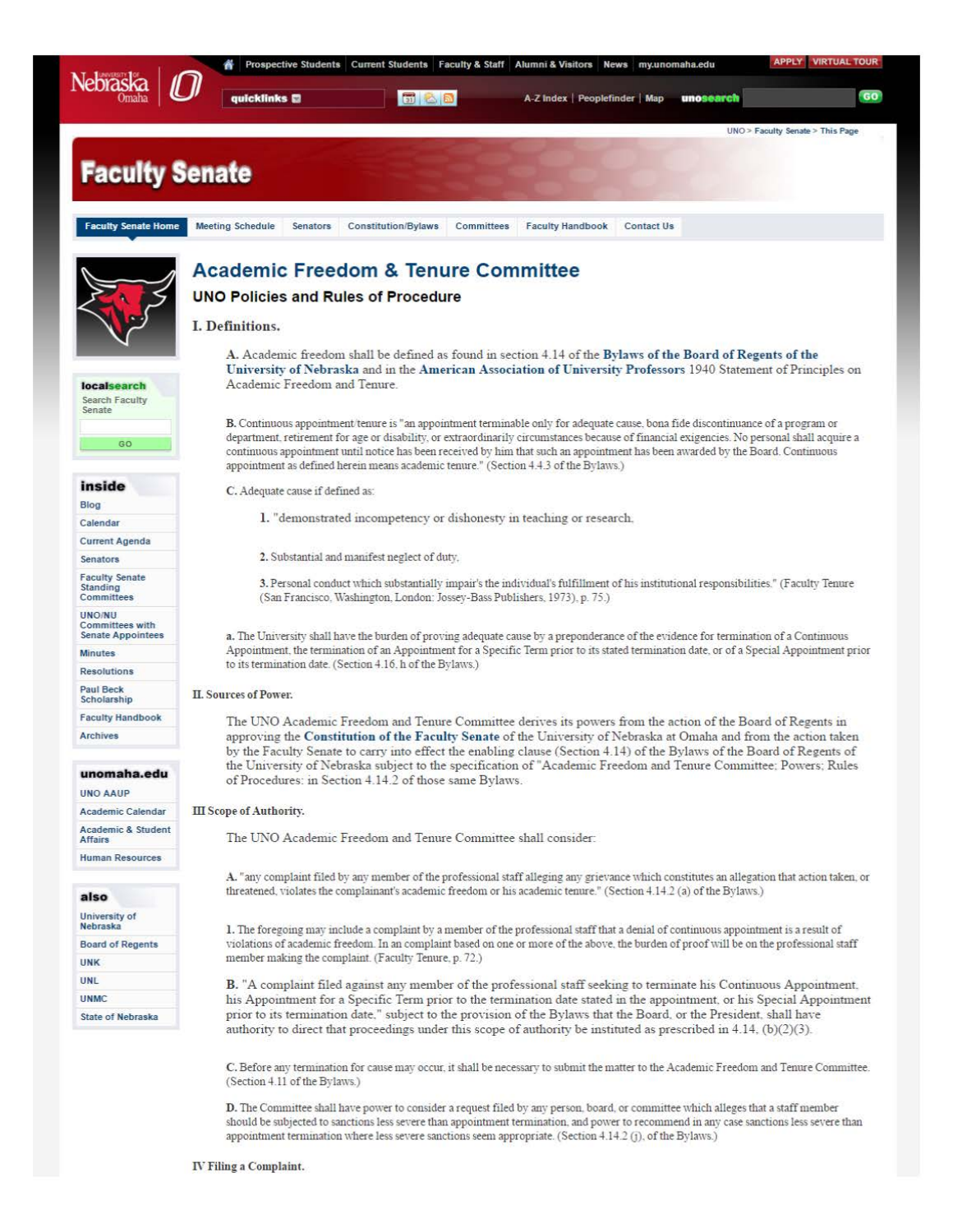A. The individual professional staff member or his designated representative shall be responsible for filing a complaint under  $1.3$  (a) or  $1.3$  (a)(1) of these Rules of Procedure. The complaint must be in writing and must:

1. Be filed with the committee and copy thereof served upon the person or persons charged in the complaint.

2. State in concise terms the facts upon which it is based and the relief sought.

3. Indicate that efforts to resolve the complaint at departmental, college, or higher levels as appropriate have been exerted but without satisfactory resolution of the complaint.

4. Indicate that the services of the Ombudsman, where appropriate. have been sought and used, but without satisfactory resolution of the complaint.

5. lndicate whether or not the complaint has been presented to any griennce committee and the results therefrom.

6. lndicate whether or not the complaint is currently before any grieYance committee.

**B.** Upon receiving a recommendation that there is a reasonable cause for terminating an appointment, the President or the Board of the University may order the attorney making the report to file a complaint with the Academic Freedom and Tenure Committee. Section 4.16 b. (3).)

1. The complaint must be filed with the committee and copy thereof served upon the person or persons charged in the complaint.

2. The complaint shall state in concise terms the facts upon which it is based and the relief sought.

C. Upon receiving a complaint under (a) or (b) above, the chairman of the committee will provide the individual filing the grievance a written receipt inidicating the date the complaint was filed.

D. The chairman of the committee will be responsible for informing in writing the person(s) charged in the complaint that he they shall have a period of twenty (20) days from the date of service of the complaint to file an answer in writing to the complaint, and that copy of the answer must be served by such person(s) upon the individual or attorney filing the complaint by regular United States mail with sufficient postage attached and properly addressed to said individual or attorney and mailed on or before twenty (20) days after filing of the said complaint.

E. Failure by the person(s) charged to file an answer in the prescribed, unless the time limit is extended by the committee for substantial reasons, shall constitute a presumption of facts as stated in the complaint.

**F.** Upon receiving a complaint, the chairman of the committee or his representative(s) shall immediately make a reasonable effort, by telephone and in person, during normal working hours, to determine whether the facts presented in the complaint are correct. Failure by individuals or University agencies to make such information available to the chairman of the committee or his representative(s) shall constitute a presumption of facts as stated in the complaint.

## V Informal Procedures.

In the twenty (20) day interval between receipt of a complaint and the deadline for filing an answer, the committee may:

A. Informally inquire into the situation to effect an adjustment if possible.

**B.** Precipitate renewed discussion, if appropriate, between the member of the professional staff involved and appropriate administrative officers looking toward a mutual settlement.

#### VI Formal Procedures.

If at the end of twenty (20) days from the receipt of a complaint, the complaint has not been resolved, the chairman of the committee shall inuuediately call a meeting of the committee for the purpose of setting the date of a hearing. The date shall be as early as possible but penuitting the parties time to prepare reasonably for the hearing. The date of the hearing shall be delivered in writing to the complainant and person or persons charged.

A. Parties to the complaint will be informed in writing by the chairman of the committee or his representative, in detail or by reference to published regulations, of procedures and procedural rights, and that they shall be entitled to counsel at their own expense.

B. Person(s) charged in a complaint may in writing waive a hearing; one of the following shall then obtain:

1. The situation of the complaint shall stand as alleged and necessary action shall promptly be taken by appropriate administrative officers.

2. Waive but deny the charges or assert the charges do not support the action requested in the complaint; the committee will then evaluate all available evidence and rest its recommendations upon the evidence in record.

### C. Hearing Procedures.

A hearing not being waived, the procedures shall be as follows: